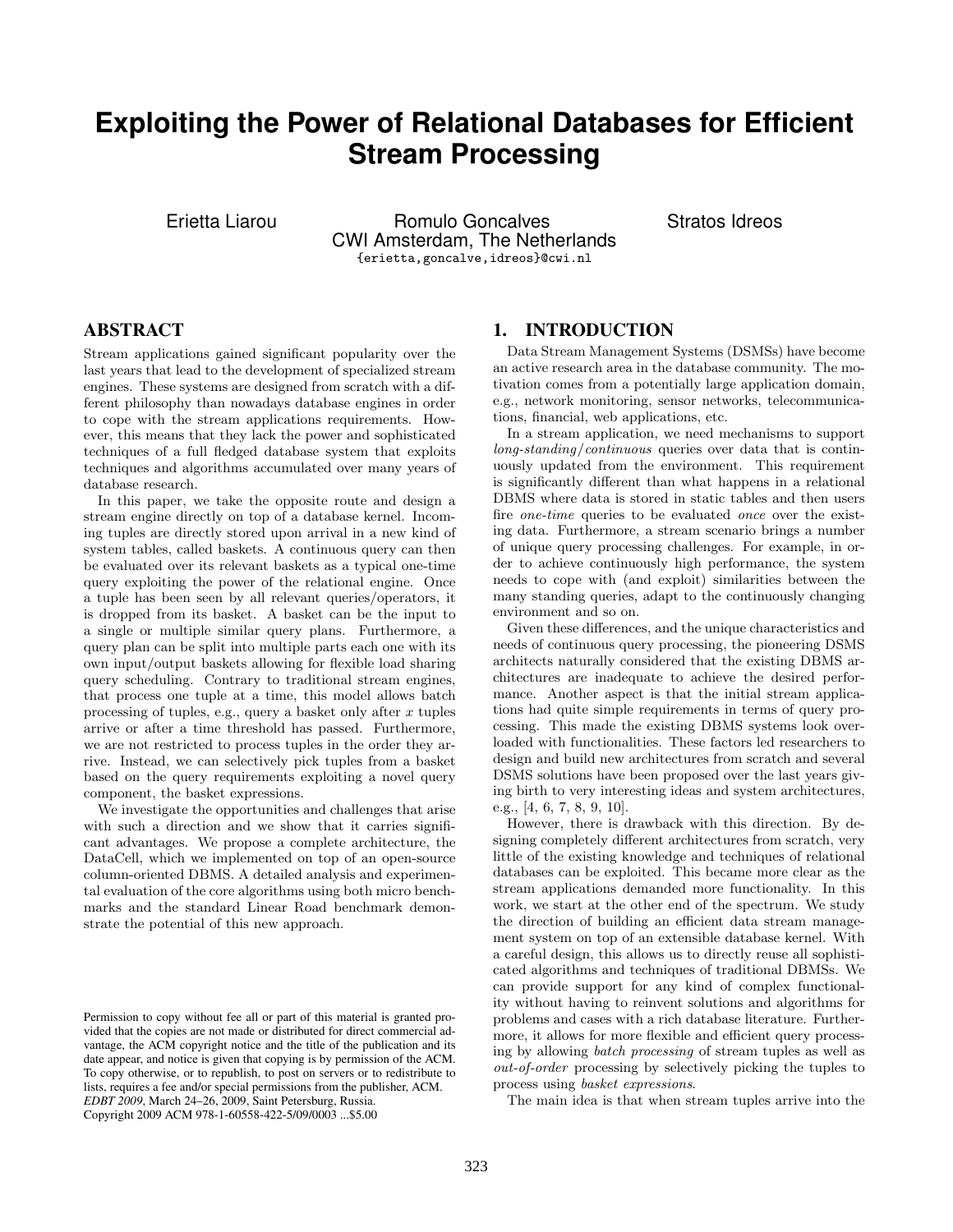system, they are immediately stored in (appended to) a new kind of tables, called baskets. By collecting tuples into baskets, we can evaluate the continuous queries over the baskets as if they were normal one-time queries and thus we can reuse any kind of algorithm and optimization designed for a modern DBMS. Once a tuple has been seen by all relevant queries/operators, it is dropped from its basket. The above description is naturally an oversimplified one as this direction allows the exploration of quite flexible strategies. For example, throwing the same tuple into multiple different baskets where multiple queries are waiting, split query plans into multiple parts and share baskets between similar operators (or groups of operators) of different queries allowing reuse of results and so on. The query processing scheme follows the Petri-net model [18], i.e., each component/process/sub query plan is triggered only if it has input to process while its output is the input for other processes.

Some questions that immediately arise are the following: – How efficient can continuous query processing be?

- What is the optimal basket size?
- When do the queries see an incoming tuple?
- Can we handle queries with different priorities?
- Can we support query grouping?

– Is it feasible for all kind of stream applications (e.g., regarding time constraints)?

The above questions are just a glimpse of what one may consider. This paper does not claim to provide an answer to all these questions neither does it claim to have designed the perfect solution. Our contribution is the awareness that this new research direction is feasible and that it can bring significant advantages. We carefully carve the research space and we discuss the opportunities and the challenges that come with this approach. It is a widely open research direction.

The paper presents a complete architecture, the DataCell, in the context of the currently emerging column-stores. We discuss our design and implementation of the DataCell on top of MonetDB, an open-source column-oriented DBMS. It is realized as an extension to the MonetDB/SQL infrastructure and supports the complete SQL'03 allowing stream applications to support sophisticated query semantics.

Furthermore, the DataCell introduces the following two new concepts that can be of significant importance in terms of both performance and query expressiveness.

Predicate windows. By having tuples "waiting" to be queried in the baskets, the DataCell enables applications to selectively process the stream and prioritize event processing based on application semantics. The system does not need to process tuples in the order they arrive. Instead it can "select" part of the basket tuples allowing for more expressive queries. It generalizes the sliding window approach predominant in DSMSs to allow for arbitrary table expressions over multiple streams and persistent tables interchangeably. We do not resort to a redefinition of the WINDOW concept. Instead, we propose an orthogonal extension to SQL'03.

Batch processing. Collecting incoming tuples into baskets brings the opportunity to first collect a number of tuples and only then process the tuples in one go. This way, when the application scenario allows it, the DataCell processing engine can exploit batch processing of events to amortize overhead incurred by process management and function calls. This favors a skewed arrival distribution, where a peak load can be handled easily, and possibly within the same time frame, as an individual event.

Our prototype implementation demonstrates that a fullfledged database engine can support stream processing completely and efficiently. The validity of our approach is illustrated using concepts and challenges from the pure DSMS arena. A detailed experimental analysis using both microbenchmarks and the standard Linear Road benchmark demonstrates the feasibility and the efficiency of the approach.

The remainder of the paper is organized as follows. In Section 2, we present the necessary background knowledge followed by a detailed introduction of the architecture at large in Section 3. Then, Section 4 discusses the query processing model and pinpoints on the wide open research possibilities. Section 5 explores the scope of the solution by modeling stream-based application concepts borrowed from dedicated stream database systems. Section 6 provides an experimental analysis using the Linear Road benchmark. Finally, in Section 7 we discuss related work and Section 8 concludes the paper and outlines future work.

#### 2. BACKGROUND

This section briefly presents the experimentation platform, MonetDB, and the basics of the Petri-net model.

#### 2.1 A Column-oriented DBMS

MonetDB is a full fledged column-store engine. Every relational table is represented as a collection of Binary Association Tables (BATs). Each BAT is a set of two columns, called *head* and *tail*. For a relation  $R$  of  $k$  attributes, there exist k BATs, each BAT storing the respective attribute as (key,attr) pairs. The system-generated key identifies the relational tuple that attribute value attr belongs to, i.e., all attribute values of a single tuple are assigned the same key. Key values form a dense ascending sequence representing the position of an attribute value in the column. Thus, for base BATs, the key column typically is a virtual non-materialized column. For each relational tuple  $t$  of  $R$ , all attributes of  $t$ are stored in the same position in their respective column representations. The position is determined by the insertion order of the tuples. This tuple-order alignment across all base columns allows the column-oriented system to perform tuple reconstructions efficiently in the presence of tuple order-preserving operators.

The system is designed as a virtual machine architecture with an assembly language, called MAL. Each MAL operator wraps a highly optimized relational primitive. The interested reader can find more details on MonetDB in [17].

#### 2.2 The Petri-net model

We now continue with a short description of the Petrinets model [18]. A Petri-net is a mathematical representation of discrete distributed systems. It uses a directed bipartite graph of places and transitions with annotations to graphically represent the structure of a distributed system. Places may contain (a) tokens to represent information and (b) transitions to model computational behavior. Edges from places to transitions model input relationships and, conversely, edges from transitions to places denote output relationships.

A transition fires if there are tokens in all its input places. Once fired, the transition consumes the tokens from its input places, performs some processing task, and places result tokens in its output places. This operation is atomic, i.e., it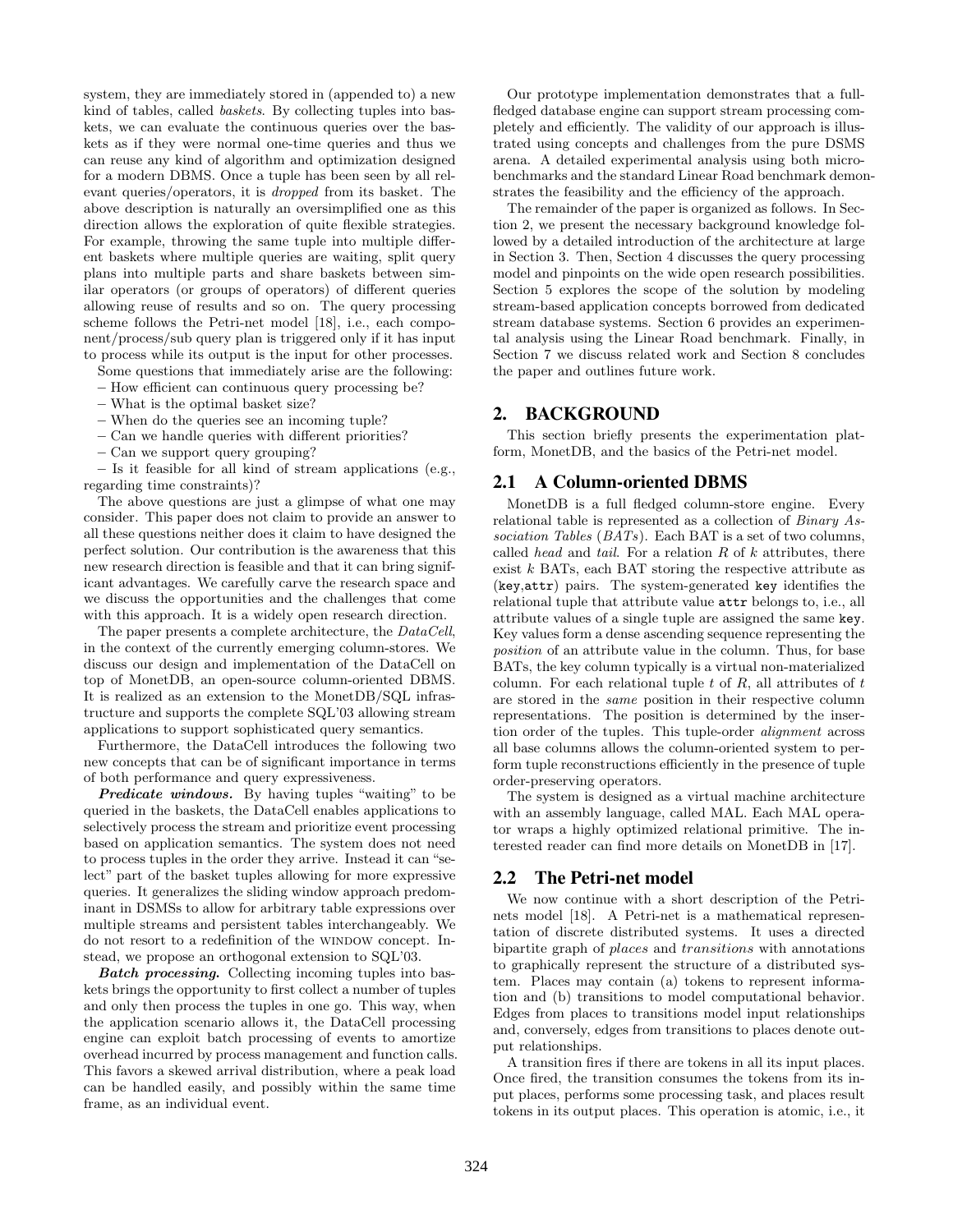is performed in one non-interruptible step. The firing order of transitions is explicitly left undefined.

An advantage of the Petri-net model is that it provides a clean definition of the computational state. Furthermore, its hierarchical nature allows us to display and analyze large and small models at different scales and levels of detail. We will show that the Petri-net model and abstraction nicely fit the continuous query paradigm on top of a DBMS.

## 3. THE DATACELL ARCHITECTURE

In this section, we discuss the DataCell architecture. It is built on top of MonetDB, positioned between the SQLto-MAL compiler and the MonetDB kernel. In particular, the SQL runtime has been extended to manage the stream input using the columns provided by the kernel, while a scheduler controls activation of the continuous queries. The SQL compiler is extended with a few orthogonal language constructs to recognize and process continuous queries.

We step by step build up the architecture and the possible research directions. It consists of the following components: receptors, emitters, baskets and factories. The novelty is the introduction of baskets and factories in the relational engine paradigm. Baskets and factories can, for simplicity, initially be thought as tables and continuous queries, respectively.

There is a large research landscape on how baskets and factories can interact within the DataCell kernel to provide efficient stream processing. In the rest of this section, we describe in detail the various components and their basic way of interaction. More advanced interaction models are discussed in the next section.

#### 3.1 Receptors and Emitters

The periphery of a stream engine is formed by *adapters*, e.g., software components to interact with devices, RSS feeds and SOAP web-services. The communication protocols range from simple messages to complex XML documents transported using either UDP or TCP/IP. The adapters for the DataCell consist of receptors and emitters.

A receptor is a separate thread that continuously picks up incoming events from a communication channel. It validates their structure and forwards their content to the DataCell kernel for processing. There can be multiple receptors, each one listening to a different communication channel/stream.

Likewise, an *emitter* is a separate thread that picks up events prepared by the DataCell kernel and delivers them to interested clients, i.e., those that have subscribed to a query result. There can be multiple emitters each one responsible for delivering a different result to one or multiple clients.

Figure 1 demonstrates a simple interaction model between the DataCell components where a receptor and an emitter can be seen at the edges of the system listening to streams and delivering results, respectively. The interchange format between the various components is purposely kept simple using a textual interface for exchanging flat relational tuples.

#### 3.2 Baskets

The basket is the key data structure of the DataCell. Its role is to hold a portion of a stream, represented as a temporary main-memory table. Every incoming tuple, received by a receptor, is immediately placed in (appended to) at least one basket and waits to be processed.

Once data is collected in baskets, we can evaluate the relevant continuous queries on top of these baskets. This way,



Figure 1: The DataCell model

instead of throwing each incoming tuple against its relevant queries, the DataCell does exactly the opposite by first collecting the data and then throwing the queries against the data. This processing model resembles the typical DBMS scenario and thus we can exploit existing algorithms and functionality of advanced DBMSs. Later in this section we discuss in more detail the interaction between queries and baskets.

The commonalities between baskets and relational tables allow us to avoid a complete redesign from scratch. Therefore, the syntax and semantics of baskets is aligned with the table definition in SQL'03 as much as possible. A prime difference is the retention period of their content and the transaction semantics. A tuple is removed from a basket when "consumed" by all relevant continuous queries. This way, the baskets initiate the data flow in the stream engine.

The important differences between baskets and relational tables are summarized as follows.

**Basket Integrity.** The integrity enforcement for a basket is different from a relational table. Events that violate the constraints are silently dropped. They are not distinguishable from those that have never arrived in the first place. The integrity constraint acts as a silent filter.

**Basket ACID.** The baskets are like temporary global tables, their content does not survive a crash or session boundary. However, concurrent access to their content is regulated using a locking scheme or the scheduler.

**Basket Control.** The DataCell provides control over the streams through the baskets. A stream becomes blocked when the relevant basket is marked as DISABLED. The state can be changed to ENABLED once the flow is needed again. Selective (dis)enabling of baskets can be used to debug a complex stream application.

Another important opportunity, with baskets as the central concept, is that we purposely step away from the defacto approach to process events in arrival order, only. Unlike other systems there is no a priori order; a basket is simply a (multi-) set of events received from a receptor. We consider arrival order a semantic issue, which may be easy to implement on streams directly, but also raises problems, e.g., with out-of-sequence arrivals [1], regulation of concurrent writes on the same stream, etc. It unnecessary complicates applications that do not depend on arrival order. On the other hand, baskets in DataCell provide maximum flexibility to perform both in-order and out-of-order processing by allowing the system to process groups of tuples at a time.

Realizing the DataCell approach on top of a column-oriented architecture allows for even more flexibility. A basket b in MonetDB becomes a BAT (column) holding values for a single attribute A of an incoming stream. Each entry in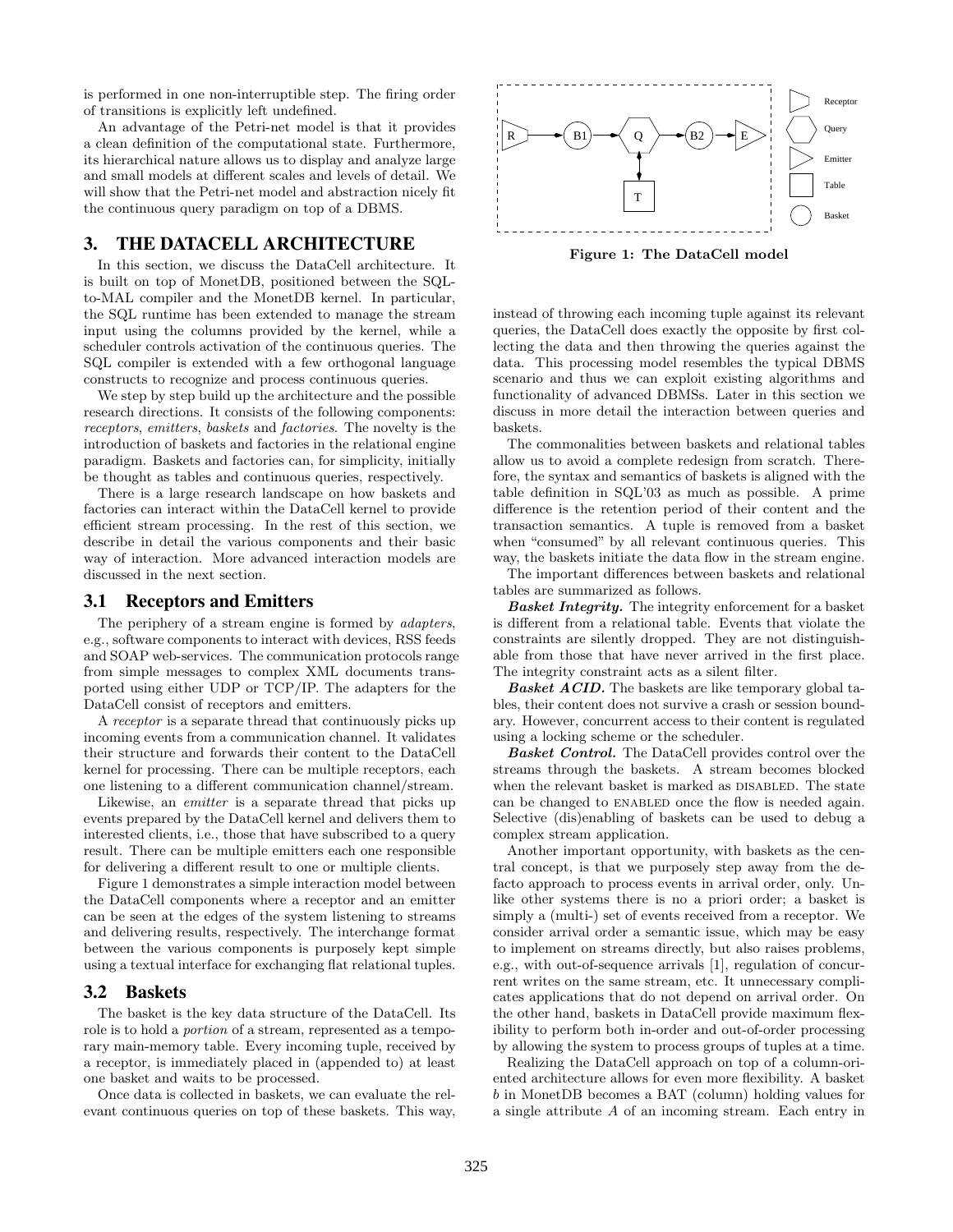b holds a value of A along with a key that identifies the relational tuple in which this attribute value belongs to (see Section 2). For each relational table there exists an extra column, the timestamp column, that for each tuple it reflects the time that this tuple entered the system.

This way, we can exploit all column-store benefits during query processing, i.e., a query needs to read and process only the attributes required and not all attributes of a table. For example, assume a stream  $S$  that creates tuples with  $k$  different attributes. In a row-oriented system, each query interested in any of the attributes in  $S$  has to read the whole  $S$  tuples, i.e., all  $k$  attributes. On the other hand, in DataCell, we exploit the column-oriented structure and bind each query only to the attributes/baskets it is interested in, utilizing the available hardware to the maximum. Furthermore, queries interested in different attributes of the same stream can be processed completely independently. We encountered the above scenarios for numerous queries in the Linear Road benchmark where each table contains multiple attributes while not all queries need all of them.

#### 3.3 Factories

In this section, we introduce the notion of factories. The factory is a convenient construct to model continuous queries. In DataCell, a factory contains all or just a subset of the operators of the query plan for a given continuous query. A factory may also contain (parts of) query plans from more than one queries. For now assume for simplicity that each factory contains the full query plan of a single query. Later on we discuss in detail the opportunities that arise.

Each factory has at least one input and one output basket. It continuously reads data from the input baskets, it processes this data and creates a result which it then places in its output baskets. Each time a tuple  $t$  is being consumed from an input basket  $b$ , the factory removes  $t$  from  $b$  to avoid reading it again. We revisit these choices later on, when we discuss more complex processing schemes.

Having introduced all basic DataCell components, we can now consider them at a higher level using Figure 1 as an example. A receptor captures incoming tuples and places them in Basket  $B_1$ . Then, a factory, containing the full query plan of a continuous query, processes the data in  $B_1$  and places all qualifying tuples in Basket  $B_2$  where the emitter can finally collect the result and deliver it to the client.

In general, at any point in time, multiple receptors wait for incoming tuples and place them into the proper baskets. A scheduler handles multiple factories that read these input baskets and place results into multiple output baskets where multiple emitters feed the interested clients with results. It is a multi-threaded architecture. Every single component is an independent thread and data streams through the threads connected by baskets.

Let us now describe factories in more detail. A factory is a function containing a set of MAL operators corresponding in the query plan of a given continuous query. A factory is specified as an ordinary function. The difference is that its execution state is saved between calls. The first time that the factory is called, a thread is created in the local system to handle subsequent requests. A factory is called by the scheduler (to be discussed below). Its status is being kept around and the next time it is called it continues from the point where it stopped before. In Algorithm 1, we give an example of a factory for a simple query. The factory contains Algorithm 1 The factory for a simple query that selects all values of attribute X in a range  $v_1-v_2$ .

- 1: input = basket.bind $(X)$
- 2: output = basket.bind $(Y)$
- 3: while true do
- 4: basket.lock(input)
- 5: basket.lock(output)
- 6: result = monetdb.select(input,v1,v2)
- 7: basket.empty(input)
- 8: basket.append(output,result)
- 9: basket.unlock(input);
- 10: basket.unlock(output);
- 11: suspend();
- 12: end while

the full query plan (just a single operator in this case in line 6) where the original MonetDB commands are being used.

Essentially the factory contains an infinite loop to continuously process incoming data. Each time it is being called by the scheduler, the code within the loop executes the query plan. Careful management of the baskets ensures that one factory, receptor or emitter at a time updates a given basket. This way, as seen in Algorithm 1, the loop of the factory begins by acquiring locks on the relevant input and output baskets. The locks are released only at the end of the loop just before the factory is suspended. Both input and output baskets need to be locked exclusively as they are both updated, i.e., (a) the factory removes all seen tuples from the input baskets so that it does not process them again in the future to avoid duplicate notifications and (b) it adds result tuples to the output baskets.

#### 3.4 Basket Expressions and Predicate Windows

Having discussed the basic building blocks of the Data-Cell, we now proceed with the introduction of the basket expressions that allow us to process predicate windows on a stream. They allow for more flexible/expressive queries by selectively picking the tuples to process from a basket. Every continuous query contains a basket expression. In fact, basket expressions may be part only of continuous queries, which allows the system to distinguish between continuous and normal/one-time queries.

A basket expression encompasses the traditional SELECT-FROM-WHERE-GROUPBY SQL language framework. It is syntactically a sub-query surrounded by square brackets. However, the semantics is quite different. Basket expressions have side-effects; they change the underlying tables, i.e., baskets, during query evaluation. All tuples referenced in a basket expression are removed from their underlying store automatically. This leaves a partially emptied basket behind. A basket can also be inspected outside a basket expression. Then, it behaves as any (temporary) table, i.e., tuples are not removed. Continuous queries  $q_1$  and  $q_2$  below demonstrate example usages of the basket expressions.

#### (q1) select \* from [select \* from R] as S where S.a > v1

#### (q2) select  $*$  from [select  $*$  from R where R.b<v2] as S where S.a >v1

In Query  $q_1$ , the basket expression requests all tuples from the relevant stream/basket  $R$ . All tuples selected are *imme*diately removed from  $R$ , but they remain accessible through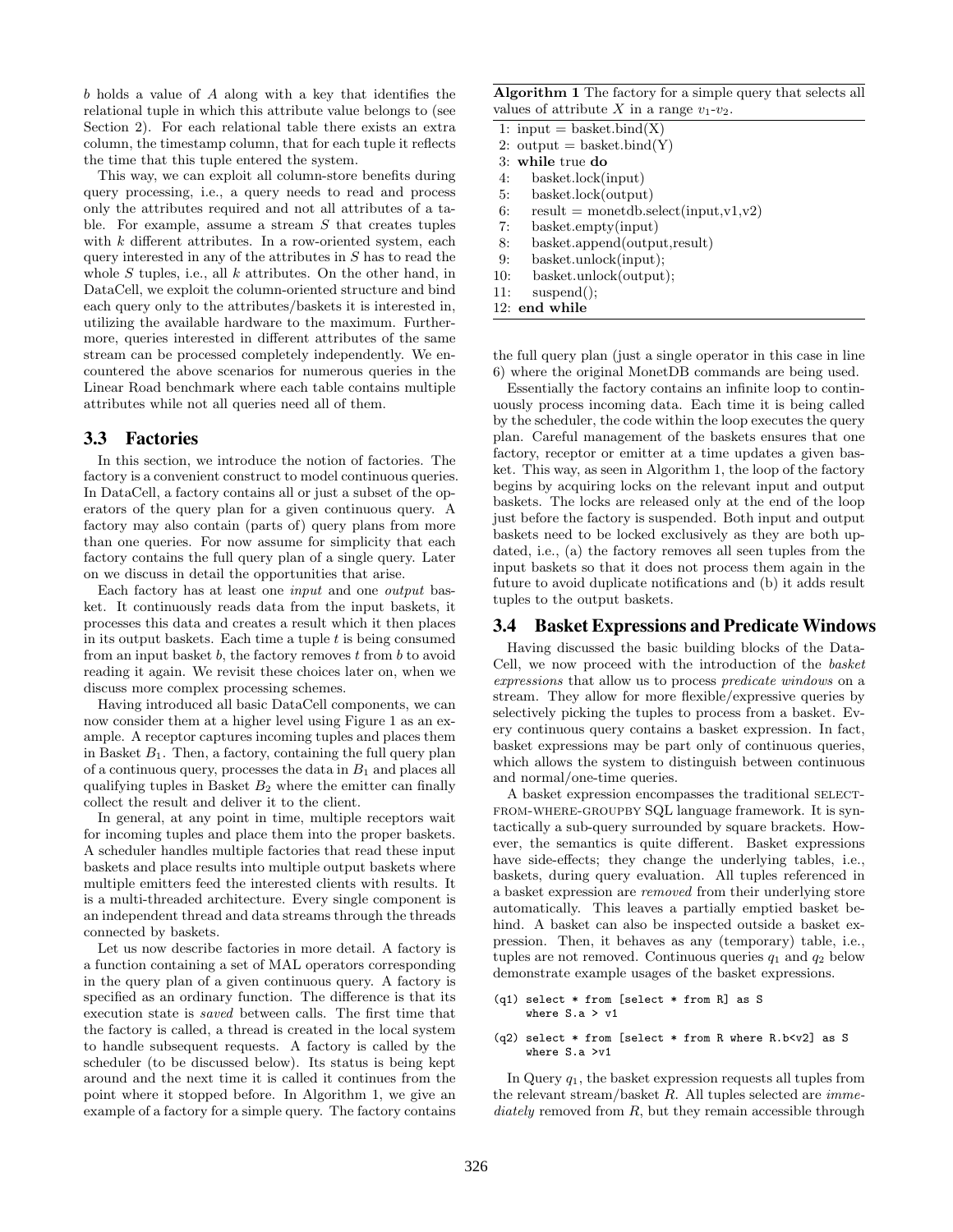S during the remainder of the query execution. From this temporary table  $S$ , we select the payloads satisfying the predicate. This query represents a typical continuous query where all tuples are considered.

On the other hand, in Query  $q_2$  the basket expression sets a restriction by filtering stream tuples before the actual continuous query considers them. This restriction sets a predicate window, i.e., the query will continuously evaluate only the tuples that fall in the predicate window as defined by the basket expression. This effect is similar to the SQL window construct. However, the semantics is richer and more flexible.

Most DSMSs perform query processing over streams seen as a linear ordered list. This naturally leads to a sequence of operators, such as NEXT, FOLLOWS, and WINDOW expressions. The latter overloads the semantics of the SQL window construct to designate a portion of interest around each tuple in the stream. Early DSMS designs liberally extended the SQL window function to capture part of a stream, e.g., a window can be defined as a fixed sized stream fragment, a time-bounded stream fragment, or a value-bounded stream fragment only. However, in SQL'03 window semantics have been made explicit and overloading it for stream processing introduces several problems, e.g., windows are limited to expressions that aggregate only, they carry specific first/last window behavior, they are read-only queries, they rely on predicate evaluation strictly before or after the window is fixed, etc.

The basket expressions provide a more elegant and richer ground to designate windows of interest. They can be limited in size using result set constraints, they can be explicitly defined by predicates over their content, and they can be based on predicates referring to objects in enclosing query blocks or elsewhere in the database. Their syntax and semantics seamlessly fit in an existing SQL software stack. Details of the DataCell language are presented in [14].

## 4. QUERY PROCESSING

The previous section presented the basic components of the DataCell architecture. In this section, we focus on the interaction of these components in order to achieve efficient continuous query processing performance. In addition, we discuss further alternative directions that open the road for challenging research opportunities.

## 4.1 Processing Model

The DataCell architecture uses the abstraction of the Petrinet model to facilitate continuous query processing. Baskets are equivalent to Petri-net token place-holders while receptors, emitters and factories represent Petri-net transitions. Following the Petri-net model, each transition has at least one input and at least one output.

Each receptor has as input the stream it listens to and as output one or more baskets where it places incoming tuples.

Each factory has as input one or more baskets from where it reads its input data. These baskets may be the output of one or more receptors or the output of one or more different factories. The output of a factory is again one or more baskets where the factory places its result tuples.

Each emitter has as input one or more baskets that represent output baskets of one or more factories. The output of the emitter is the delivery of the result tuples to the clients representing the final state of the query processing chain.

The firing condition that triggers a transition (receptor, emitter or factory) to execute is the existence of input, i.e., at least one tuple exists in  $b$ , where  $b$  is the input basket of the transition. After an input tuple has been seen by all relevant transitions, it is subsequently dropped from the basket so that it is not processed again.

The DataCell kernel contains a scheduler to organize the execution of the various transitions. The scheduler runs an infinite loop and at every iteration it checks which of the existing transitions can be processed by analyzing their inputs. The scheduler continuously re-evaluates the input of all transitions.

In general, in order to accommodate more flexible processing schemes, the system may explicitly require a basket to have a minimum of  $n$  tuples before the relevant factory may run. For example, this is useful to enhance and control batch processing of tuples as well as in the case of certain window queries, e.g., a window query that calculates an average over a full window of tuples needs to run only once the window is complete. This may be achieved at the level of the scheduler for tuple-based window queries or at the level of the factory in the case of time-based queries, i.e., by plugging in auxiliary queries that check the input for the window properties. The latter is how we handle window queries in the Linear Road benchmark.

Furthermore, in certain queries, e.g., sliding window queries, the system does not remove all seen tuples from input baskets . Instead, it removes only the tuples that given the query do not qualify for the next window.

When a transition has multiple inputs, then all inputs must have tuples for the transition to run. In certain cases, to guarantee correctness and avoid unnecessary processing costs, auxiliary input/output baskets are used to regulate when a transition runs. Taking again an example from the Linear Road benchmark, assume a sliding window join query q, with two input baskets  $b_1$  and  $b_2$  that reflect the join attributes. Every time  $q$  runs, we need to only *partially* delete the inputs as some of the tuples will still be valid for the next window. At the same time, we do not want to run the query again unless the window has progressed, i.e., new tuples have arrived on either input. Adding a new auxiliary input basket  $b_3$  solves the problem. The new basket is filled with a single tuple marked *true* every time at least one new tuple is added to either  $b_1$  or  $b_2$  and is fully emptied every time q runs.

Numerous research opportunities arise under the DataCell processing model. In this paper, our goal is to provide the motivation and description of the system at large following the basic approach while detailed analysis and optimization of the multiple possible ways on how and when baskets interact with factories depending on query and system properties is left for future work.

#### 4.2 Processing Strategies

Up to now, for ease of presentation, we have described the DataCell in a very generic way in terms of how the various components interact. The way factories and baskets interact within the DataCell kernel defines the query processing scheme. By choosing different ways of interaction, we can make the query processing procedure more efficient and more flexible. In this section, we discuss the approaches considered in this paper to validate the feasibility of the DataCell approach and subsequently we point to further chal-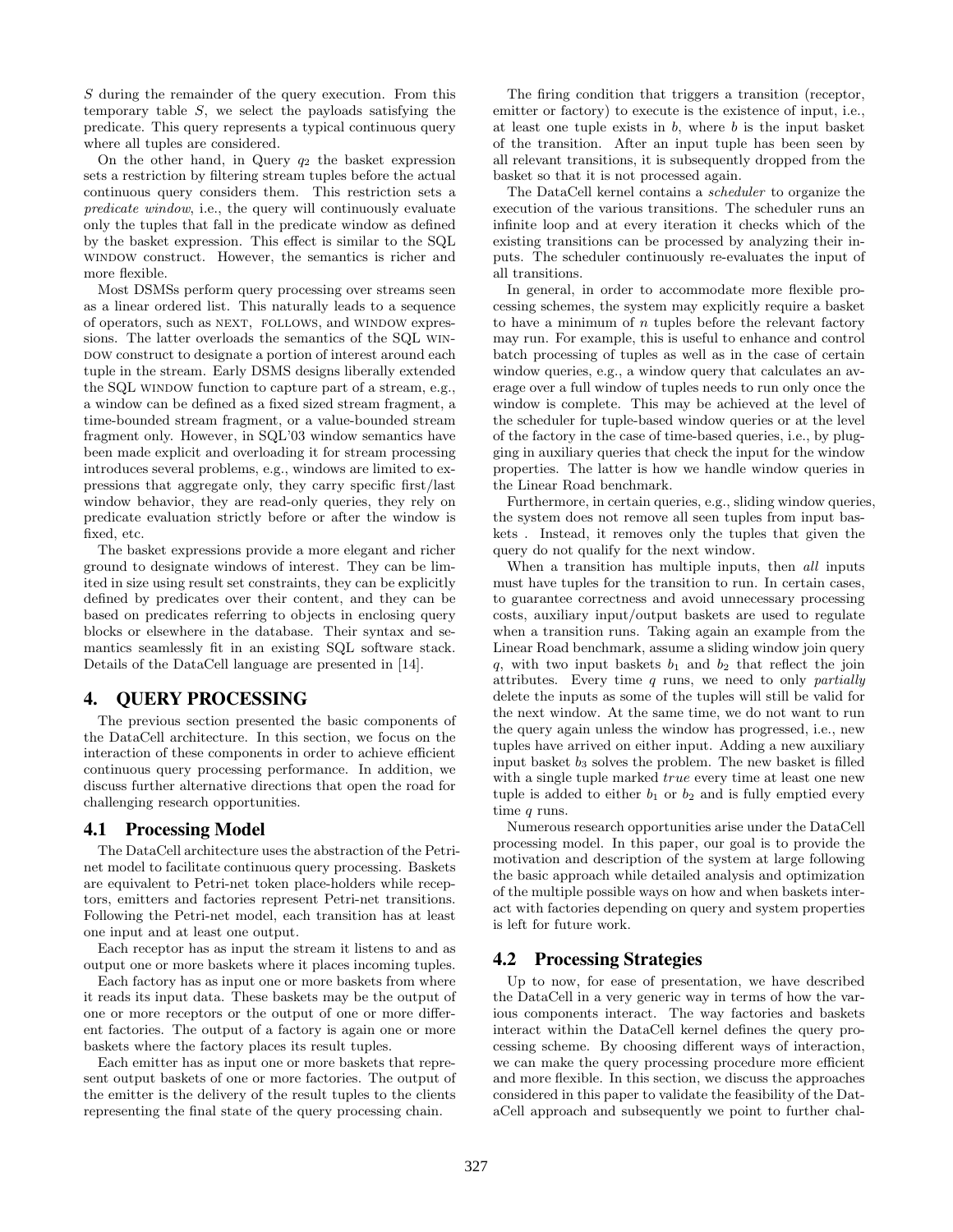

Figure 2: Examples of alternative processing schemes

lenging directions.

Separate Baskets. Our first strategy, called separate baskets, provides the maximum independence to each query and stream. Each continuous query is fully encapsulated within a single factory. Furthermore, each factory f has its own input baskets that are read only by  $f$ . The latter has the following consequences. In the case that  $k$  factories, where  $k > 1$ , are interested in the same data, then this data has to be placed in more than one baskets upon arrival into the system, i.e., the data has to be replicated  $k$  times, once for each relevant factory. On the other hand, the benefit is that the factories can run completely independently without the need to carefully schedule their accesses on the baskets. An example is given in Figure 2(a).

By exploiting the flexibility of building on top of a columnstore, we can minimize the overhead of the initial replication needed since the system handles and stores the data one column/attribute at a time. This way, if a factory is interested in two attributes  $A, B$  of stream  $R$ , then we need to copy in its baskets only the columns  $A$  and  $B$  and not the full tuples of R containing all attributes of the stream.

Shared Baskets. The first strategy, described above, is a very generic one that allows us to study the properties and potential of the DataCell. Our second strategy, called shared baskets, makes a first step towards exploiting query similarities. The motivation is to avoid the initial copying of the first strategy by sharing baskets between factories. Each attribute from the stream is placed in a single basket b and all factories interested in this attribute have b as an input basket.

Naturally, sharing baskets minimizes the overhead of replicating the stream in the proper baskets. In order to guarantee correct and complete results, the next step is to regulate the way the factories access their input baskets such that a tuple remains in its basket until all relevant factories have seen it. Thus, this strategy steps away from the decision of forcing each single factory to remove the tuples it reads from an input basket after execution based on the basket expression of the respective query.

To achieve the above goal, for every basket b shared as input between a group of  $k$  factories, we add two factories, as seen in Figure 2(b), the locker and the unlocker factories. The locker factory,  $L$ , is placed between  $b$  and the relevant factories. Once b contains a number of new tuples, L runs. Its task is to simply lock b. The output of  $L$  is  $k$  baskets, one for each waiting factory. In each one of these outputs, L writes a single tuple containing a bit attribute marked "true". Then, all factories can read and process b but without removing any tuples. Every factory has an extra output basket where it writes a single bit attribute to mark that its execution is over. These output baskets are inputs to the unlocker factory  $U$ . The task of  $U$  is that once all factories are finished, i.e., once all output baskets are marked, it removes from b all tuples covered by the basket expressions of the factories, and subsequently it unlocks b so that the receptor can place new tuples.

Using this simple scheme, we can easily have shared baskets and exploit common query interests. It nicely shows that the DataCell model is very generic and flexible. Furthermore opportunities may come by exploiting recent techniques and ideas for sharing retrieval and execution costs of concurrent queries in databases [11].

Partial Deletes. The shared baskets strategy, described above, removes the tuples from a shared input basket only once all relevant factories have seen it. The next strategy is motivated by the fact that not all queries on the same input are interested in the same part of this input. For example, two queries  $q_1$  and  $q_2$  might be interested in disjoint ranges of the same attribute. Assume  $q_1$  runs first. Given that the queries require disjoint ranges, all tuples that qualified for  $q_1$  are for sure not needed for  $q_2$ . This knowledge brings the following opportunity;  $q_1$  can remove from b all the tuples that qualified its basket predicate and only then allow  $q_2$  to read b. The effect is that  $q_2$  has to process less tuples by avoiding seeing tuples that are already known not to qualify for  $q_2$ . All we need is an extra basket between  $q_1$  and  $q_2$ so that  $q_2$  runs only after  $q_1$ . Figure 2(c) shows an example where three queries create such a chain. This strategy opens the road for even more advanced ways of exploiting query commonalities.

### 4.3 Research Directions

The previous subsection introduced a number of different processing strategies and demonstrated the flexibility of the DataCell model. The goal of this paper is not to propose the ultimate processing scheme. We introduce the DataCell model and argue that it is a very promising direction that opens the road for a wide area of research directions under this paradigm. There is a plethora of possibilities one may consider regarding the processing strategies which we believe can create a stream of very interesting work.

The most challenging directions come from the choice to split the query plan of a single query into multiple factories. The motivation to do this may come from multiple different reasons. For example, consider the shared baskets strategy. Each factory in a group of factories sharing a basket, will conceptually release the basket only after it has finished its full query plan. Assume two query plans, a lightweight query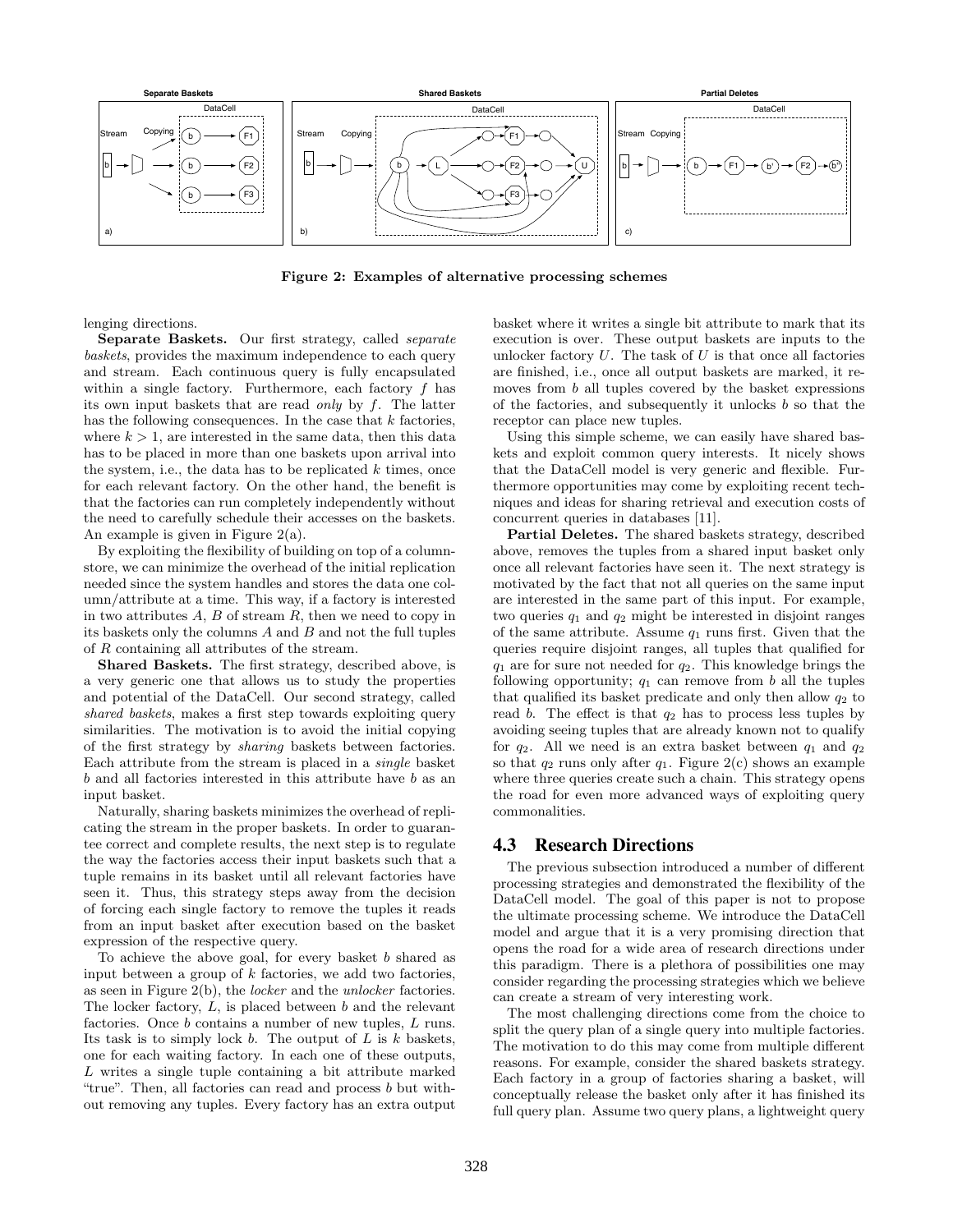$q_1$  and a quite heavy query  $q_2$  that needs a considerable higher amount of processing time compared to  $q_1$ . With the shared baskets strategy we force  $q_1$  to wait for  $q_2$  to finish before we can allow the receptor to place more tuples in the shared basket so that  $q_1$  can run again. A simple solution is to split a query plan into multiple parts so that the part that needs to read the basket becomes a separate factory. This way, the basket can be released once a factory has loaded its tuples, effectively eliminating the need for a fast query to wait for a slow one.

Another natural direction that comes once we decide to split the query plans into multiple factories is the possibility to share not only baskets but also execution cost. For example, queries requiring similar ranges in selection operators can be supported by shared factories that give output to more than one query's factories. Auxiliary factories can be plugged in to cover overlapping requirements.

Due to space restrictions we leave further analysis of the possible directions for future work. In the rest of the paper, we show that even the basic directions seen here bring high performance, opening the road for exciting future research.

## 5. QUERYING STREAMS

In this section, we illustrate how the key features of a stream query language are handled in the DataCell model using StreamSQL [20], as a frame of reference.

Filter and Map. The key operations for a streaming application are the *filter* and the *map* operations. The filter operator inspects individual tuples in a stream removing the ones that satisfy the filter. The map operator takes an event and constructs a new one using built-in operators and calls to linked-in functions. Both operators directly map to the basket expression. There are no up-front limitations with respect to functionality, e.g., predicates over individual events or lack of access to global tables. A simple stream filter is shown below. It selects outlier values within batches of precisely 20 events in temporal order and keeps them in a separate table.

```
insert into outliers
 select b.tag, b.payload
 from [select top 20 from X order by tag] as b
 where b.payload >100;
```
The top clause is equivalent to the SQL LIMIT clause and requires the result set of the sub-query to hold a precisely defined number of tuples. In combination with the ORDER by clause applied to the complete basket before the top is applied simulates a fixed-sized sliding window over streams.

Split and Merge. Stream splitting enables tuple routing in the query engine. It is heavily used to support a large number of continuous queries by factoring out common parts. Likewise, stream merging, which can be a *join* or gather, is used to merge different results from a large number of common queries. Both were challenges for the DataCell design. The first one due to the fact that standard SQL lacks a syntactic construct to spread the result over multiple targets. The second one due to the semantic problem found in all stream systems, i.e., at any time only a portion of the infinite stream is available. This complicates a straight forward mapping of the relational join, because an infinite memory is required.

The SQL'99 WITH construct comes closer to what we need for a split operation. It defines a temporary table (or view)

constructed as a prelude for query execution. Extending its semantics to permit a compound SQL statement block gives us the means to selectively split a basket, including replication. It is an orthogonal extension to the language semantics. The statement below partially replicates a basket X into two baskets Y and Z. The WITH compound block is executed for each basket binding A.

```
with A as [select * from X]
begin
  insert into Y
    select * from A where A.payload>100;
  insert into Z
    select * from A where A.payload <= 200;
end;
```
The way out to resolve the merge operation over streams is by window-based joins. They give a limited view over the stream and any tuple outside the window can be discarded from further consideration. The boundary conditions are reflected in the join algorithm. For example, the gather operator needs both streams to have a uniquely identifying key to glue together tuples from different streams.

In DataCell, we elegantly circumvent the problem using the basket expression semantics and the computational power of SQL. The DataCell immediately removes tuples that contribute to a basket predicate, i.e., if the predicate is satisfied, it becomes true. In particular, the DataCell removes matching tuples used in a merge predicate. This way, merging operations over streams with uniquely tagged events are straight-forward. Delayed arrivals are also supported. Nonmatched tuples remain stored in the baskets until a matching tuple arrives, or a garbage collection query takes control.

Below we see a join between two baskets  $X$  and  $Y$  with a monotone increasing unique id sequence as the target of the join. The join basket expression produces all matching pairs. The residue in each basket are tuples that do not (yet) match. These can be removed with a controlling continuous query, e.g., using a time-out predicate. Taken together they model the gather semantics.

```
select A.*
from [select * from X,Y where X.id=Y.id] as A;
insert into trash [select all from X
                   where X.tag < now() - 1 hour;
insert into trash [select all from Y
                   where Y.tag < now()-1 hour];
```
Aggregation. The initial strong focus on aggregation networks has made stream aggregations a core language requirement. In combination with the implicit serial nature of event streams, most systems have taken the route to explore a sliding window approach to ease their expressiveness.

In DataCell, we have opted not to tie the concepts that strongly. Instead, an aggregate function is simply a two phase processing structure: aggregate initialization followed by incremental updates.

The prototypical example is to calculate a running average over a single basket. Keeping track of the average payload calls for creation of two global variables and a continuous query to update them. Using batch processing the DataCell can handle such cases as shown in the following example. In this case, updates only take place after every 10 tuples.

```
declare cnt integer; declare tot integer;
set tot =0; set cnt=0;
with Z as [select top 10 payload from X]
begin
 set cnt = cnt + (select count(*) from Z);set tot = tot +(select sum(*) from Z);
end;
```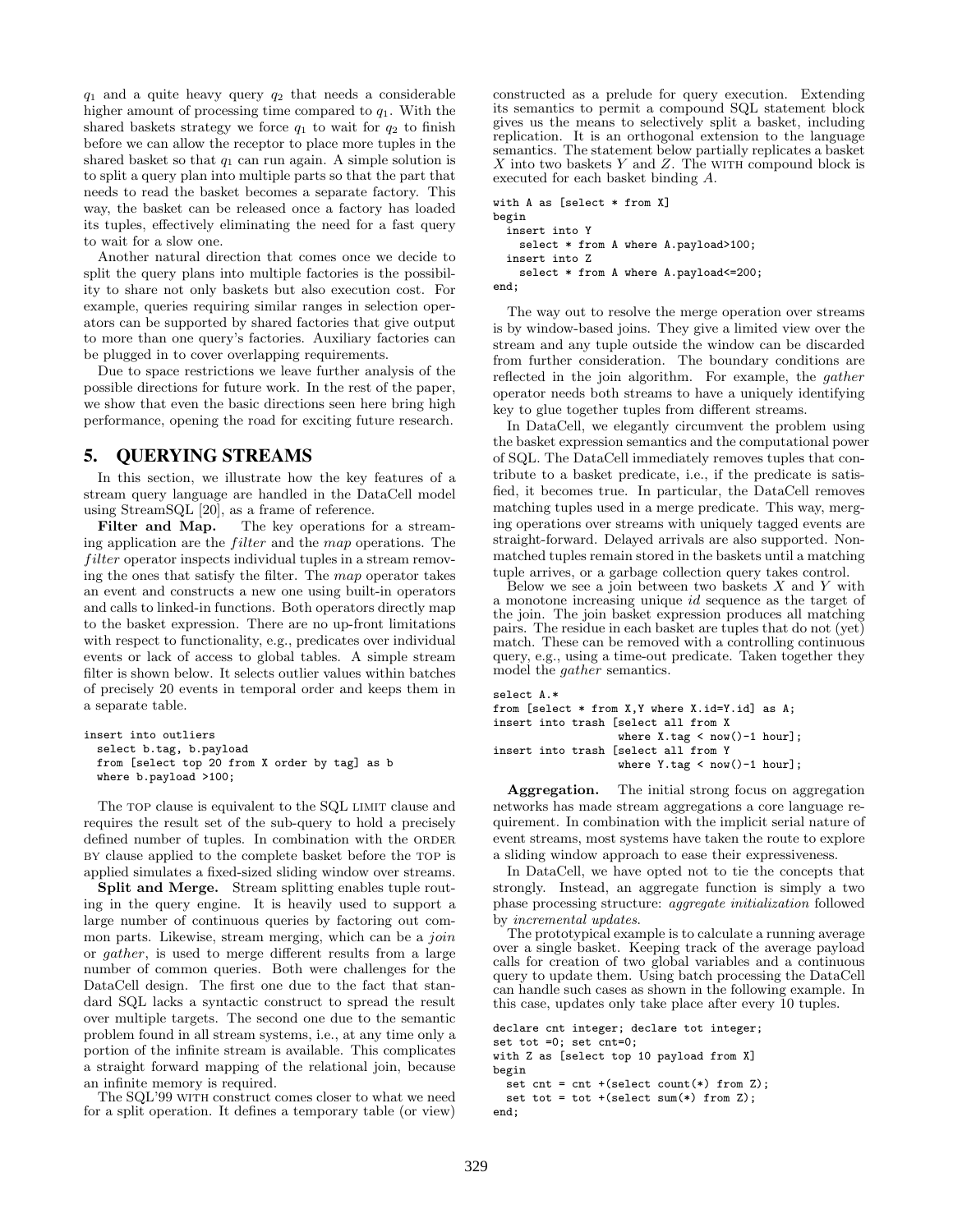Metronome and Heartbeat. Basket expressions can not directly be used to react to the lack of events in a basket. This is a general problem encountered in stream systems. A solution is to inject marker events using a separate process, called a metronome function. Its argument is a time interval and it injects a value timestamp into a basket.

The metronome can readily be defined in an SQL engine that supports Persistent Stored Modules and provides access to linked in libraries. This way, we are not limited to timebased activation, but we can program any decision function to inject the stream markers. The example below injects a marker tuple every hour.

```
create function metronome ( t interval)
 returns timestamp;
begin
    call sleep(t);
   return now();
end;
insert into X(tag,id,payload)
  [select null,metronome(1 hour),null];
```
Furthermore, its functionality can be used to support another requirement from the stream world, the heartbeat. This component ensures a uniform stream of events, e.g., missing elements are replaced by a dummy if nothing happened in the last period. At regular intervals the heartbeat injects a null-valued tuple to mark the epoch. If necessary, it emits more tuples to ensure that all epochs seen downstream before the next event are handled.

The heartbeat functionality can be simulated using a join between two baskets. The first one models the heartbeat and the second one the events received. This operation is in-expensive in a column-store. We assume that the heartbeat basket contains enough elements to fill any gap that might occur. Its clock runs ahead of those attached to the events. In this case, we can pick all relevant events from the heartbeat basket and produce a sorted list for further processing.

The heartbeat functionality can be modeled using the metronomes and the basket expressions as follows.

```
insert into HB [select null, T, null
```
from [select metronome(1 second)]];

```
[select * from X
union select * from HB
```
where X.tag < max(select tag from HB)]

## 6. EXPERIMENTAL ANALYSIS

In this section, we report on experiments using our Data-Cell implementation on top of MonetDB v5.6. All experiments are on a 2.4GHz Intel Core2 Quad CPU equipped with 8GB RAM. The operating system is Fedora 8 (Linux 2.6.24). Our analysis consists of two parts, (a) an evaluation of the individual parts of the DataCell using micro-benchmarks to assess specific costs, and (b) an evaluation of the system at large using the complete Linear Road benchmark.

## 6.1 Micro-benchmarks

A stream-based application potentially involves a large number of continuous queries. To study the basic Data-Cell performance, we first focus on a simple topology, called Query chain, to simulate multi-query processing of continuous queries inside the DataCell. An example is given in Figure 3. It reflects a situation where the most general query is evaluated first against the incoming tuples. Then, it passes the qualifying tuples to the next query in the pipeline, which is distinction of the main of the constraints with the energy is equilible to the main of the main of the main of the main of the main of the main of the main of the main of the main of the main of the main of the main o



Figure 3: The Query Chain topology

Metrics. Our metrics are the following. We measure the average latency per tuple, i.e., the time needed for a tuple to pass through all the stages of the stream network. Thus, the latency  $L(t)$  of a tuple t is defined as  $L(t) = D(t) - C(t)$ , where  $C(t)$  is the time on which the sensor created t, while  $D(t)$  is the time on which the client received t.

In addition, we measure the elapsed time per batch of tuples. For a batch b of k tuples this metric is defined as  $E(b) = D(t_k) - C(t_1)$  where  $t_1$  is the first tuple created for  $b$  and  $t_k$  is the last tuple of  $b$  delivered to the client.

Finally, we measure the throughput of the system which is defined as the number of tuples processed by the system divided by the total time required.

Communication Overhead. Targeting real-world application, it is not sufficient to focus only on the performance within the kernel of a stream engine. Communication costs between devices controlling the environment, e.g., sensors, clients and the kernel have a significant impact on the effectiveness and performance. For this reason, we experiment with a complete pipeline that includes the cost of the data shipping from and to the kernel.

We implemented two independent tools, the sensor and the actuator. The sensor module continuously creates new tuples, while the actuator module simulates a user terminal or device that posed one or more continuous queries and is waiting for answers. The sensor and the actuator connect to the DataCell through a TCP/IP connection. They run as separate processes on a single machine.

In the following experiment, we measure the elapsed time and the throughput while varying the number of queries. The sensor creates  $10^5$  random two-column tuples. For each tuple  $t$ , the first column contains the timestamp that this tuple was created by the sensor, while the second one contains a random integer value. We use simple  $SELECT * queries$ . Thus, within the kernel every query passes all tuples to the next one which reflects the worst case scenario regarding the data volume flowing through the system.

Given that we have separate sensor and actuator processes, the time metrics to be presented include (a) the communication cost for a tuple to be delivered from the sensor to the DataCell, (b) the processing time inside the engine and (c) the communication cost for the tuple to be sent from the DataCell to the actuator. To assess the pure communication overhead, we also run the experiments by removing the DataCell kernel from the network. This leaves only the sensor sending tuples directly to the actuator.

Figure 4(a) depicts the elapsed time. It increases as we add more queries in the system and grows up to 200 milliseconds for the case of 64 queries. The flat curve of the sensor to actuator experiment demonstrates that a significant portion of this elapsed time is due to the communication overhead. The less work the kernel has to do, the higher the price of the communication overhead is, relative to the total cost.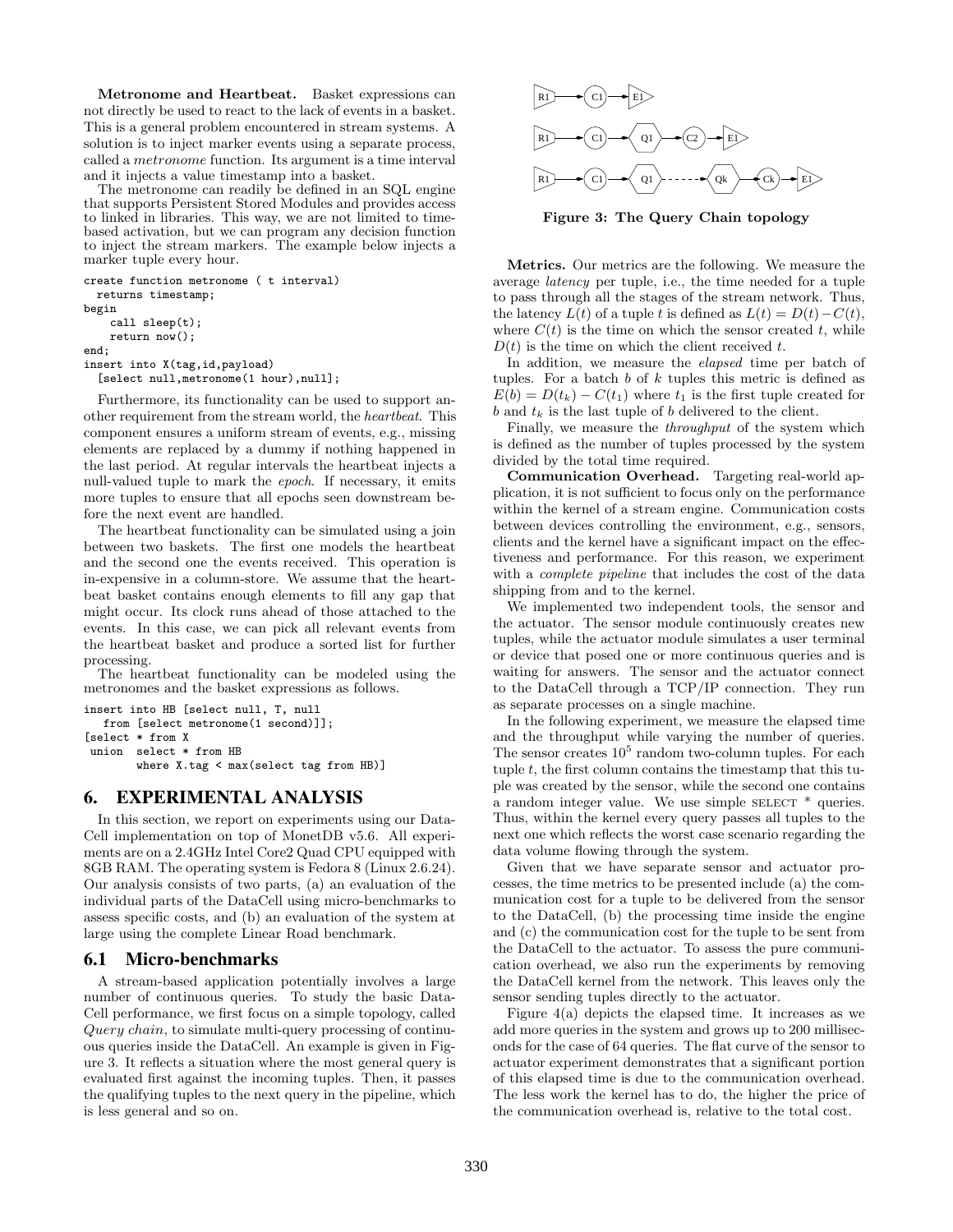

Figure 4: Effect of inter-process communication

In addition, Figure 4(b) shows. that the maximum throughput we can achieve simply by passing tuples from the sensor to the actuator is around  $2.2 * 10<sup>4</sup>$  tuples/sec. Naturally, with the DataCell kernel included in the loop the throughput significantly decreases. Again the larger the number of queries in the system, the lower the throughput becomes.

Pure Kernel Activity. At first sight the performance figures discussed above do not seem in line with common belief. Unfortunately, the literature on performance evaluation of stream engines does not yet provide many points of reference. GigaScope [9] claims a peak performance up to a million events per second by pushing down selection conditions into the Network Interface Controller. Contrary, early presentations on Aurora report on handling around 160K msg/sec. Comparing Aurora against a commercial DBMS, systemX, the systems show the capability to handle between 100 (systemX) and 486 (Aurora) tuples/second [3]. Two solutions for systemX are given, one based on triggers and stored procedures, and another one based on polling.

However, all papers on stream system evaluation ignore the communication overhead demonstrated above. The message throughput is largely determined by the network protocol, i.e., how quickly can we get events into the stream engine. To measure the performance of the pure DataCell kernel without taking into account any communication overheads, we use the query chain topology. Our experiments show that each factory can easily handle  $7 * 10^6$  events per second. These numbers are in-line with the high-volume event handling reported by others in similar experiments, i.e., without taking into account communication costs. The interesting observation is that there is a slack time due to this overhead and the system can exploit this time in many ways, e.g., creating various indices, collecting statistics, etc.

Batch Processing. Here, we demonstrate the effect of batch processing within the DataCell engine using the separate baskets architecture. We set up the experiment as follows.  $10<sup>5</sup>$  incoming tuples are randomly generated with a uniform distribution. Each tuple contains an attribute value randomly populated in  $[0, 10^4)$  and a timestamp that reflects its creation time. All queries are single stream, continuous queries of the following form.

#### Select \* From [Select S.A From S Where v1<S.A<v2] as Z

All queries select a random range with 0.1% selectivity. Figure 5(a) depicts the average latency per tuple for various different numbers of installed queries and while varying the batch size  $(T)$  used in query processing. The case of



Figure 5: Effect of batch processing and strategies

 $T = 1$  demonstrates the impact of the traditional processing model of handling one tuple at a time. We clearly see that the latency significantly decreases as we increase the batch size materializing a benefit of roughly three orders of magnitude. An important observation is that the benefits of batch processing increase with a higher rate up to a certain batch size and then the improvement is much less. When the batch size becomes very big, performance starts to degrade especially for the case of the maximum number of queries. This is due to the delay time needed, i.e., the average time a tuple has to wait for more tuples to arrive so that the desired batch size is reached. Only then the tuples can be processed. However, there is a point that this delay time becomes so big that overshadows the benefits of grouped processing, i.e., performance does not improve anymore or even degrades. In our experiment this point appears at  $T = 10^3$ . Optimally setting and adapting the batch size depending on the queries and system status is an open research problem.

Alternative Strategies. Let us now study the various query processing strategies discussed in Section 4.2. The previous experiment used the basic separate baskets approach. Here, we demonstrate the benefits of using alternative strategies, i.e., shared baskets and partial deletes. The set-up is similar to the previous experiment but this time the batch size is constant at  $T = 10^5$ .

Figure 5(b) presents the results for various different numbers of installed queries. Naturally, the two alternative strategies significantly outperform the basic separate baskets approach. The reason is that both these strategies avoid the procedure of creating the extra baskets which requires to replicate the stream data at multiple locations once for each query. The higher the number of queries in the system, the bigger the benefit. Furthermore, the shared baskets approach achieves much better performance, than partial deletes especially as the number of queries increases. This time the reason is that the shared baskets approach is a more lightweight one regarding basket management. With partial deletes, every query needs to modify its input basket to remove tuples that the next query does not need. Although the next query can execute much faster due to analyzing less data, the overhead of continuously modifying and reorganizing the baskets is significant to overshadow a large portion of this benefit. On the other hand, the shared baskets approach does not need to modify the data at all. Only once all queries are finished, then the appropriate tuples are removed from the input baskets in one simple step.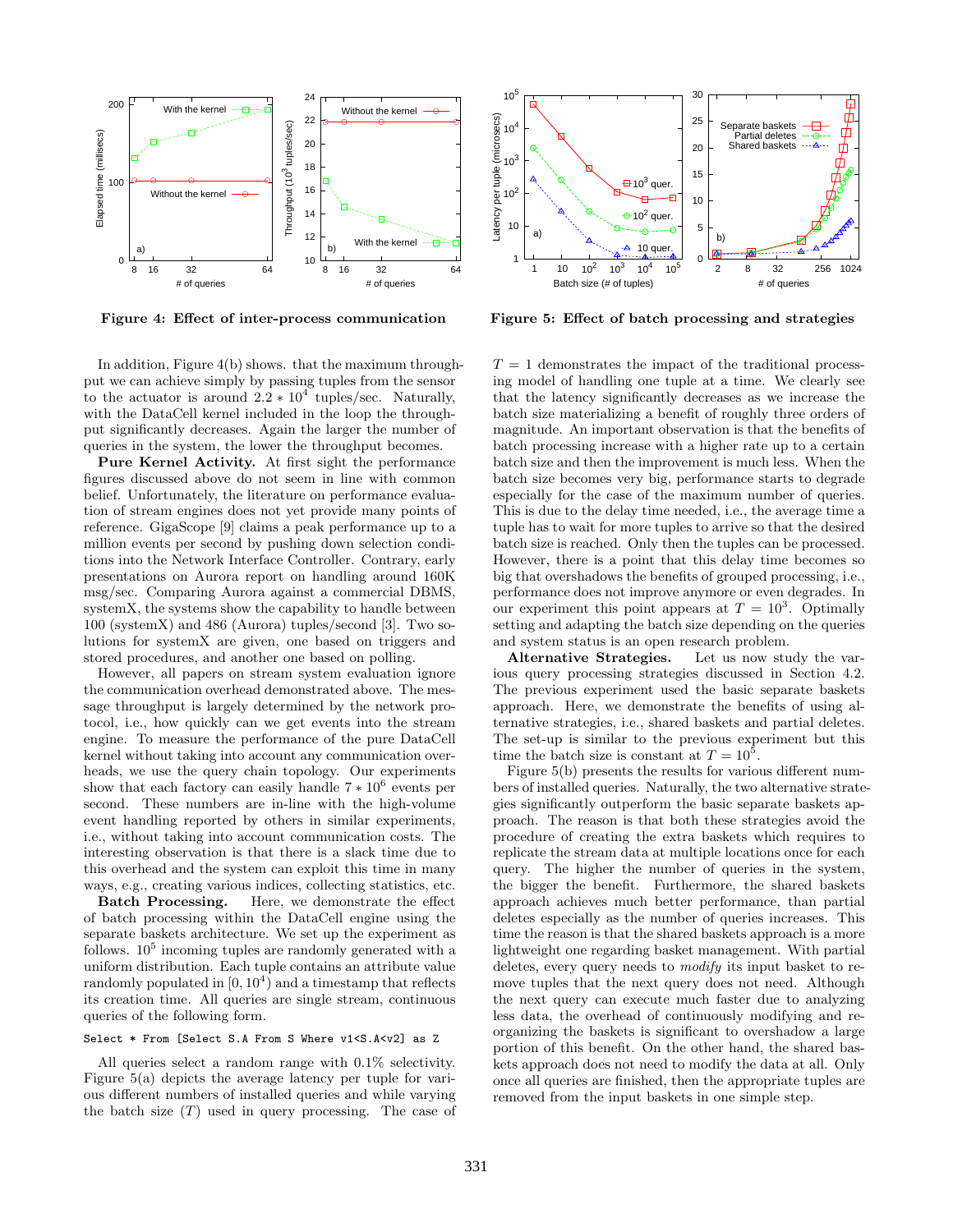

Figure 6: Linear Road benchmark in DataCell

#### 6.2 The Linear Road Benchmark

In this section, we analyze the performance of our system using the Linear Road benchmark [3]. This is the only benchmark developed for testing stream engines. It is a very challenging and complicated benchmark due to the complexity of the many requirements. It stresses the system and tests various aspects of its functionality, e.g., window-based queries, aggregations, various kinds of complex join queries; theta joins, self-joins, etc. It also requires the ability to evaluate not only continuous queries on the stream data, but also historical queries on past data. The system should be able to store and later query intermediate results. Due to the complexity, only a handful of implementations of the benchmark exist so far. Most of them are based on a low level implementation in C which naturally represents a specialized solution that not clearly reflects the generic potential of a system. In this paper, we implemented the benchmark in a generic way using purely the DataCell model and SQL. We created numerous SQL queries that interact with each other via result forwarding (details are given below).

The Benchmark. Let us now give a brief description of the benchmark. It simulates a traffic management scenario where multiple cars are moving on multiple lanes and on multiple different roads. The system is responsible to monitor the position of each car. It continuously calculates and reports to each car the tolls it needs to pay and whether there is an accident that might affect it. An accident is detected when two or more cars are in the same position for 4 continuous timestamps. In addition, the system needs to continuously monitor historical data, as it is accumulated, and report to each car the account balance and the daily expenditure. Furthermore, the benchmark poses strict time deadlines regarding the response times which must be up to  $X$  seconds, i.e., an answer must be created at most  $X$  seconds after all relevant input tuples have been created. X is 5 or 10 seconds depending on the query (details below).

The benchmark contains a tool that creates the data and verifies the results. The data of a single run reflects three hours of traffic, while there are multiple scale factors that increase the amount of data created for these three hours, e.g., for scale factor 0.5 the system needs to process  $6 * 10^6$ tuples, while for scale factor 1 we need to process  $1.2 * 10<sup>7</sup>$ .

Implementation in the DataCell. Our implementation of the benchmark was done completely in SQL and by exploiting the power of a modern DBMS. We translated the requirements of the benchmark in the form of a quite complex group of numerous SQL queries. The original queries can be found in the validator tool of the benchmark. We modified the queries into DataCell continuous queries with basket expressions. In particular there are 38 queries, logically distinguished in 7 different collections  $(Q1-Q7)$ . Figure 6 gives a high level view of the various collections and the number of queries within each one. Due to space restrictions, we cannot describe in detail all 38 queries. There are numerous complex queries, e.g., self-join queries, theta join queries, nested queries, aggregation, sliding window queries, etc. Only four of the query collections are output queries, i.e., Q4, Q5, Q6 and Q7 which create the final results requested by the benchmark. The rest process the data and create numerous intermediate results that pass from one query to another until they reach one of the output queries.

In order to verify the baseline of our approach and keep the implementation simple, given the complexity of the benchmark, as a first step each collection of queries becomes a single factory. It takes its input from another query collection and gives its output to the next collection. Within each query collection the individual queries form a simple pipeline, while as seen in Figure 6, a query in one collection might have multiple inputs from different collections. Regarding the time deadlines, the output collections  $Q_4$ ,  $Q_5$ and  $Q_7$  have a 5 seconds goal while  $Q_6$  has a 10 second goal.

To verify the feasibility of the DataCell approach, as a first step, we purely exploited the functionality provided by the DBMS using operators provided by the system to handle the various columns. These operators have been developed for use in the pure DBMS arena. Early analysis showed that a number of new simple operators can increase the performance up to 20-30%. This was mostly in the cases of the operators used to remove tuples from a basket. Due to the complexity of the benchmark, there are numerous cases where we do not need to simply empty a basket. Instead we need to selectively remove tuples based on numerous restrictions, e.g., window-based queries, multiple queries needing the same data but with different restrictions, etc. To achieve the required functionality, we often had to combine 3-4 operators which introduces a significant delay by processing the same column over and over again. In most of the cases, creating a new operator, that, for example, in one go removes a set of tuples by shifting the remaining tuples in the positions of the deleted ones, gives a significant boost in performance.

Evaluation. Let us now proceed with the performance results. Figure 7 shows the performance during the whole duration of the benchmark (three hours) for scale factor 1. Graph 7(a) shows the total number of tuples entered the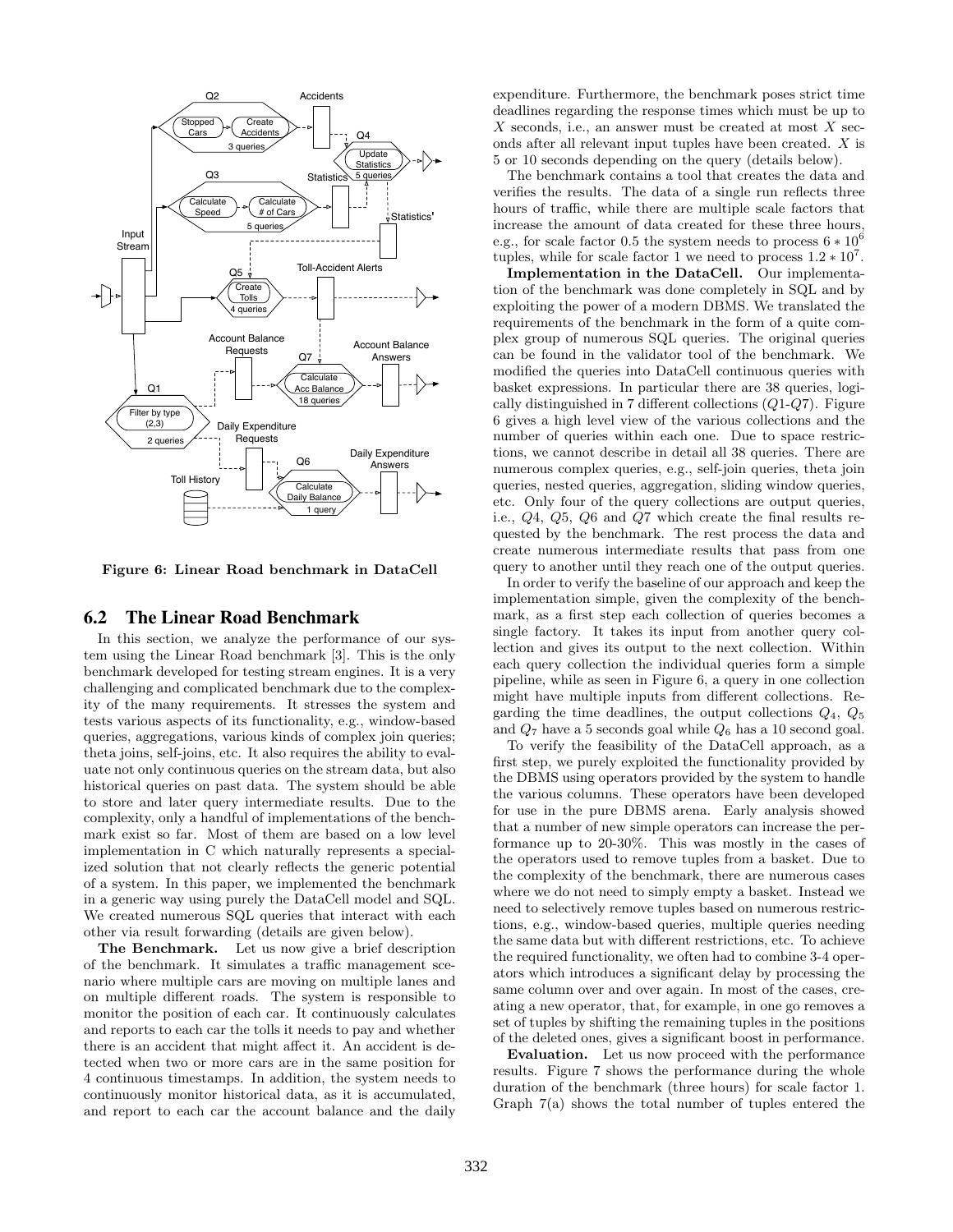

Figure 7: System load for each query collection



Figure 8: Data distribution during the benchmark



system at any given time while the rest of the graphs show the processing time needed for each query collection. Each time a collection of queries runs, i.e., because there was new input for its first query, then all its queries will run, one after the other, if the proper intermediate results are created. One, some or even all its queries may run in one go depending on the input. The graphs in Figure 7 depict the response time for each query collection  $Q_i$ , every time  $Q_i$ was activated through the three hours of the benchmark.

The first observation is that the response time is kept low for all queries. Most of the collections need much less than one second with query collection 7 being the most resource consuming. It contains 18 complex queries with multiple join and window restrictions. For most of the query collections, we observe that the cost is increased as more data arrives. This is due to a number of reasons. First, data and intermediate results is accumulated over time creating bigger inputs for the various queries. Most importantly, in many cases it is the content of the incoming data that triggers more work. For example, the second query collection (Figure  $7(c)$ ) is the one detecting the accidents. With the way data is created by the benchmark (for scale factor 1), accidents occur with a continuously increasing frequency after one hour. This is when we see the queries in Figure  $7(c)$ to increase their workload as to compute the various accident situations for each car, in each lane etc. In turn, these queries create bigger inputs for the queries in the next query collections and so on.

Furthermore, the benchmark is designed in such a way that more data enters the system, the more the time goes by. This is demonstrated in Figure 8 where we show the